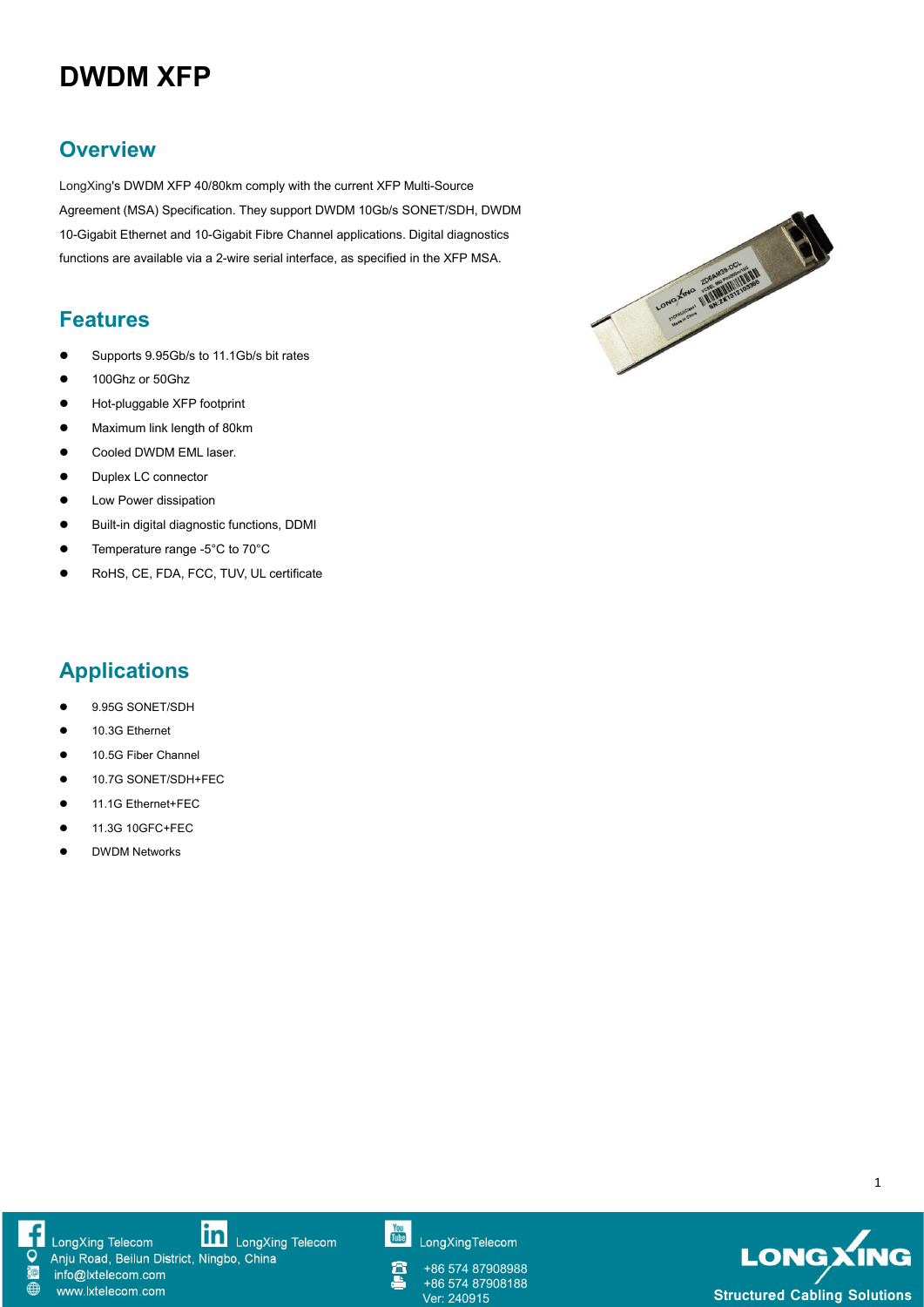| <b>Specifications</b> |                           |                    |                       |                |                        |           |               |            |                              |  |
|-----------------------|---------------------------|--------------------|-----------------------|----------------|------------------------|-----------|---------------|------------|------------------------------|--|
| Package               | P/N                       | Data Rate          | Wavelengt<br>h.       | OSA Type       | Power<br><b>Budget</b> | Connector | Case<br>Temp. | <b>DDM</b> | Application                  |  |
| <b>XFP</b>            | LXD6J409-<br><b>DCLxx</b> | $9.95 - 11.1$<br>G | <b>DWDM</b><br>100GHz | <b>EML/PIN</b> | 14dB                   | LC        | $0 - 70$      | D          | Ethernet,<br>SONET,<br>10GFC |  |
| <b>XFP</b>            | LXD6J409-<br><b>DILxx</b> | $9.95 - 11.1$<br>G | <b>DWDM</b><br>100GHz | <b>EML/PIN</b> | 14dB                   | LC        | $-40 - 85$    | D          | Ethernet,<br>SONET,<br>10GFC |  |
| <b>XFP</b>            | LXD6K809-<br><b>DCLxx</b> | $9.95 - 11.1$<br>G | <b>DWDM</b><br>100GHz | EML/APD        | 23dB                   | LC        | $0 - 70$      | D          | Ethernet,<br>SONET,<br>10GFC |  |
| <b>XFP</b>            | LXD6J409-<br><b>DCLxx</b> | $9.95 - 11.1$<br>G | <b>DWDM</b><br>50GHz  | <b>EML/PIN</b> | 14dB                   | LC        | $0 - 70$      | D          | Ethernet,<br>SONET,<br>10GFC |  |
| <b>XFP</b>            | LXD6K809-<br><b>DCLxx</b> | $9.95 - 11.1$<br>G | <b>DWDM</b><br>50GHz  | EML/APD        | 23dB                   | LC        | $0 - 70$      | D          | Ethernet,<br>SONET,<br>10GFC |  |

| <b>Shipping Information</b> |                             |  |  |  |  |  |
|-----------------------------|-----------------------------|--|--|--|--|--|
| Package Contents            | Transceiver, 10 units       |  |  |  |  |  |
| Package Dimensions (W*H*D)  | 20mm*13.5mm*3.8mm           |  |  |  |  |  |
| Material                    | Carton box                  |  |  |  |  |  |
| Weight                      | 0.5 <sub>KG</sub>           |  |  |  |  |  |
| <b>Lead Time</b>            | 10-15 working days normally |  |  |  |  |  |

■ LongXing Telecom<br>
● Anju Road, Beilun District, Ningbo, China<br>
● www.lxtelecom.com<br>
● www.lxtelecom.com

You<br>Tube LongXingTelecom

Â +86 574 87908988 +86 574 87908188



2